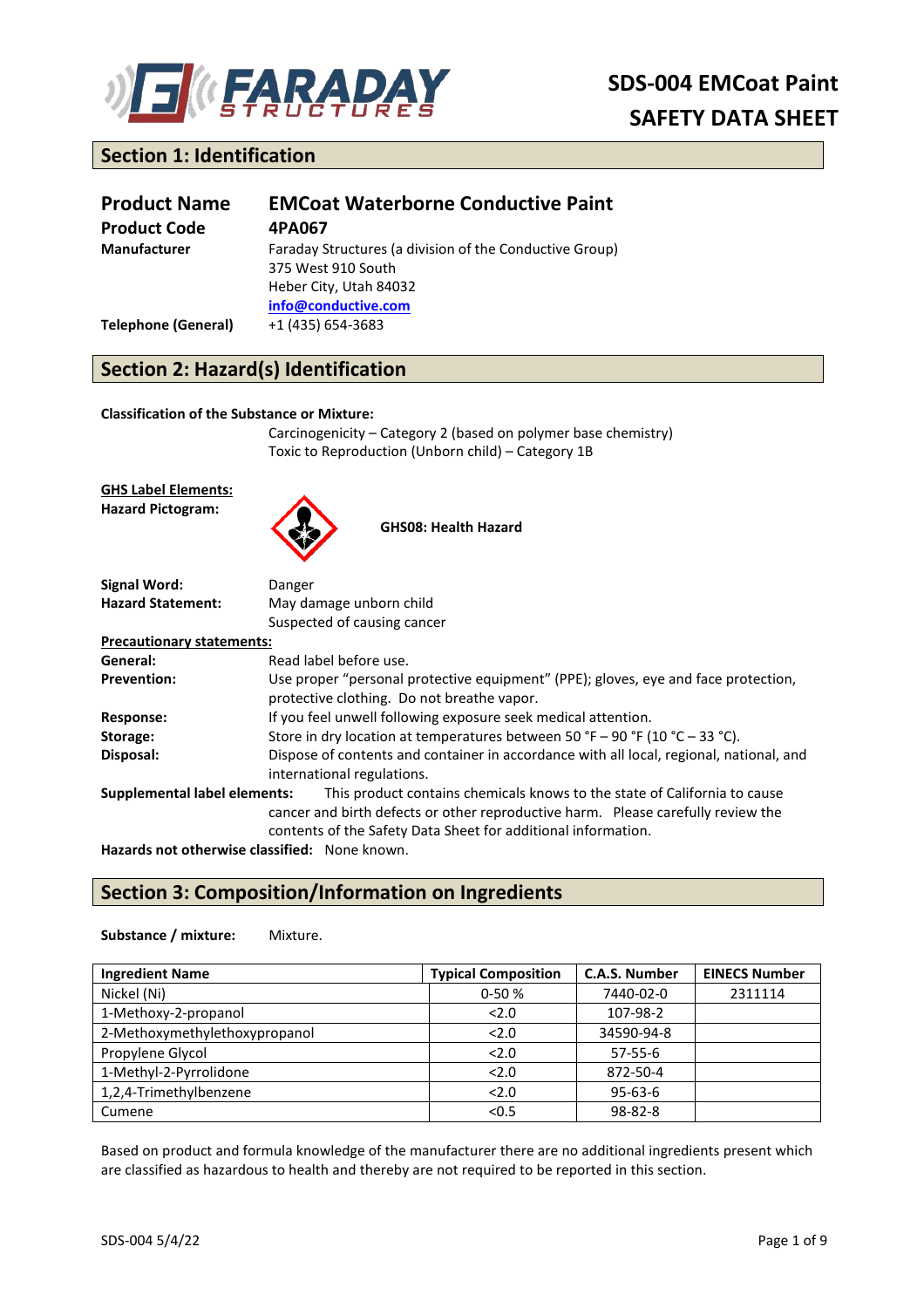

### **Section 4: First-Aid Measures**

| <b>INHALATION:</b> | Remove to fresh air. If not breathing, give artificial respiration, preferably mouth to mouth.<br>Qualified personnel may give oxygen if breathing is difficult. Seek medical attention.                        |  |
|--------------------|-----------------------------------------------------------------------------------------------------------------------------------------------------------------------------------------------------------------|--|
| <b>INGESTION:</b>  | Rinse mouth with water. Do not induce vomiting. Seek medical attention. Never induce<br>vomiting or give anything by mouth to an unconscious person.                                                            |  |
| SKIN:              | Remove contaminated clothing, wash affected area with soap and warm water. To avoid<br>further irritation, do not rub or scratch the irritated areas. Seek medical attention if symptoms<br>develop or persist. |  |
| EYES:              | Immediately flush eyes with lukewarm water, including under eyelids, for at least 15 minutes.<br>Seek medical attention.                                                                                        |  |
|                    | MOST IMPORTANT SYMPTOMS/EFFECTS, ACUTE AND DELAYED:<br>May cause skin irritation. See section 11<br>for more information.                                                                                       |  |

**INDICATION OF IMMEDIATE MEDICAL ATTENTION AND SPECIAL TREATMENT IF NECESSARY:** In case of inhalation of decomposition products in a fire, symptoms may be delayed. The exposed person may need to be kept under medical surveillance for 48 hours.

#### **Section 5: Fire-Fighting Measures**

**FLAMMABILITY OF THE PRODUCT:** No specific fire or explosion hazard.

**EXTINGUISHING MEDIA:** Use extinguishing agent suitable for surrounding material and type of fire.

**UNSUITABLE EXTINGUISHING MEDIA:** No information available.

**SPECIFIC HAZARDS ARISING FROM THE MATERIAL:** May emit toxic metal oxide fumes under fire conditions.

**SPECIAL PROTECTIVE EQUIPMENT AND PRECAUTIONS FOR FIREFIGHTERS:** Use full face, self-contained breathing apparatus and full protective clothing when necessary.

#### **Section 6: Accidental Release Measures**

**PERSONAL PRECAUTIONS, PROTECTIVE EQUIPMENT, AND EMERGENCY PROCEDURES:** Avoid contact with skin, eyes, or clothing. Wear appropriate NIOSH-approved respirators if collection and disposal of dust is likely. Clean up material and put into a suitable container and dispose in accordance with applicable regulations.

#### **Section 7: Handling and Storage**

#### **PRECAUTIONS FOR SAFE HANDLING:**

**PROTECTIVE MEASURES:** Wear appropriate personal protective equipment (see Section 8). Avoid exposure to the liquid material during pregnancy. Do not allow contact with eyes or mucous membranes. The dry form of this material contains fibers and is electrically conductive. User generated airborne particulates are electrically conductive and may create electrical short circuits that could result in damage to and malfunction of electrical equipment and/or personal injury.

> Store in in the original supplied container, with the lid firmly closed, when not in use. Do not store near acids. Store at temperatures between 50 °F – 90 °F (10 °C – 33 °C).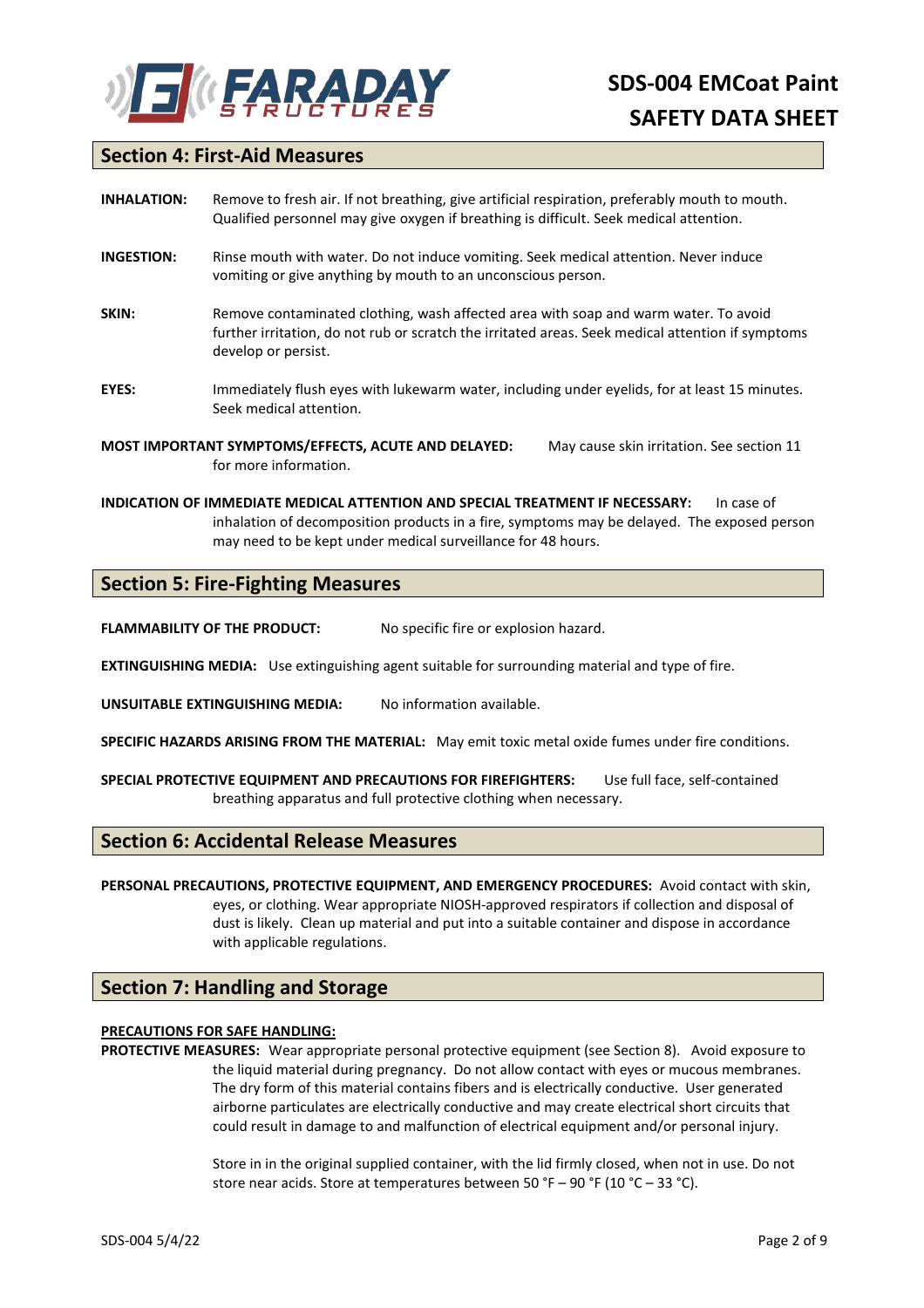

If ventilation alone cannot control exposure to vapor and dust, use respirators approved for the purpose.

Avoid repeated or continuous skin contact. Wear suitable disposable gloves. Wash skin thoroughly after handling.

Eating, drinking and smoking should be prohibited in areas where this material is handled, stored, applied, or processed. After exposure to the material, workers should wash hands and face before eating, drinking, or smoking. Remove contaminated clothing and protective equipment before entering eating areas. See also Section 8 for additional information on other hygiene measures.

## **Section 8: Exposure Controls/Personal Protection**

| 1-Methoxy-2-propanol          | ACGIH TLV (United States, 3/2016)        |
|-------------------------------|------------------------------------------|
|                               | TWA: 50 ppm 8 hours.                     |
|                               | TWA: 184 mg/m <sup>3</sup> 8 hours.      |
|                               | STEL: 100 ppm 15 minutes.                |
|                               | STEL: 369 mg/m <sup>3</sup> 15 minutes.  |
|                               |                                          |
| 2-Methoxymethylethoxypropanol | <b>ACGIH TLV (United States, 3/2016)</b> |
| Absorbed through skin.        | TWA: 100 ppm 8 hours.                    |
|                               | TWA: 606 mg/m <sup>3</sup> 8 hours.      |
|                               | STEL: 150 ppm 15 minutes.                |
|                               | STEL: 909 mg/m <sup>3</sup> 15 minutes.  |
| Absorbed through skin.        | OSHA PEL (United States, 6/2016)         |
|                               | TWA: 100 ppm 8 hours.                    |
|                               | TWA: 600 mg/m <sup>3</sup> 8 hours.      |
|                               |                                          |
| <b>Propylene Glycol</b>       | AIHA WEEL (United States, 10/2011.       |
|                               | TWA: 10 mg/m <sup>3</sup> 8 hours.       |
|                               |                                          |
| 1-Methyl-2-Pyrrolidone        | AIHA WEEL (United States, 10/2011)       |
| Absorbed through skin.        | TWA: 10 ppm 8 hours.                     |
|                               |                                          |
| 1,2,4-Trimethylbenzene        | ACGIH TLV (United States, 3/2016)        |
|                               | TWA: 25 ppm 8 hours.                     |
|                               | TWA: 123 mg/m <sup>3</sup> 8 hours.      |
|                               |                                          |
| <b>Cumene</b>                 | <b>ACGIH TLV (United States, 3/2016)</b> |
| Absorbed through skin.        | TWA: 50 ppm 8 hours.                     |
|                               | TWA: 245 mg/m <sup>3</sup> 8 hours.      |
|                               |                                          |

**EYE/FACE PROTECTION:** Avoid eye contact. Wear coverall goggles, as necessary.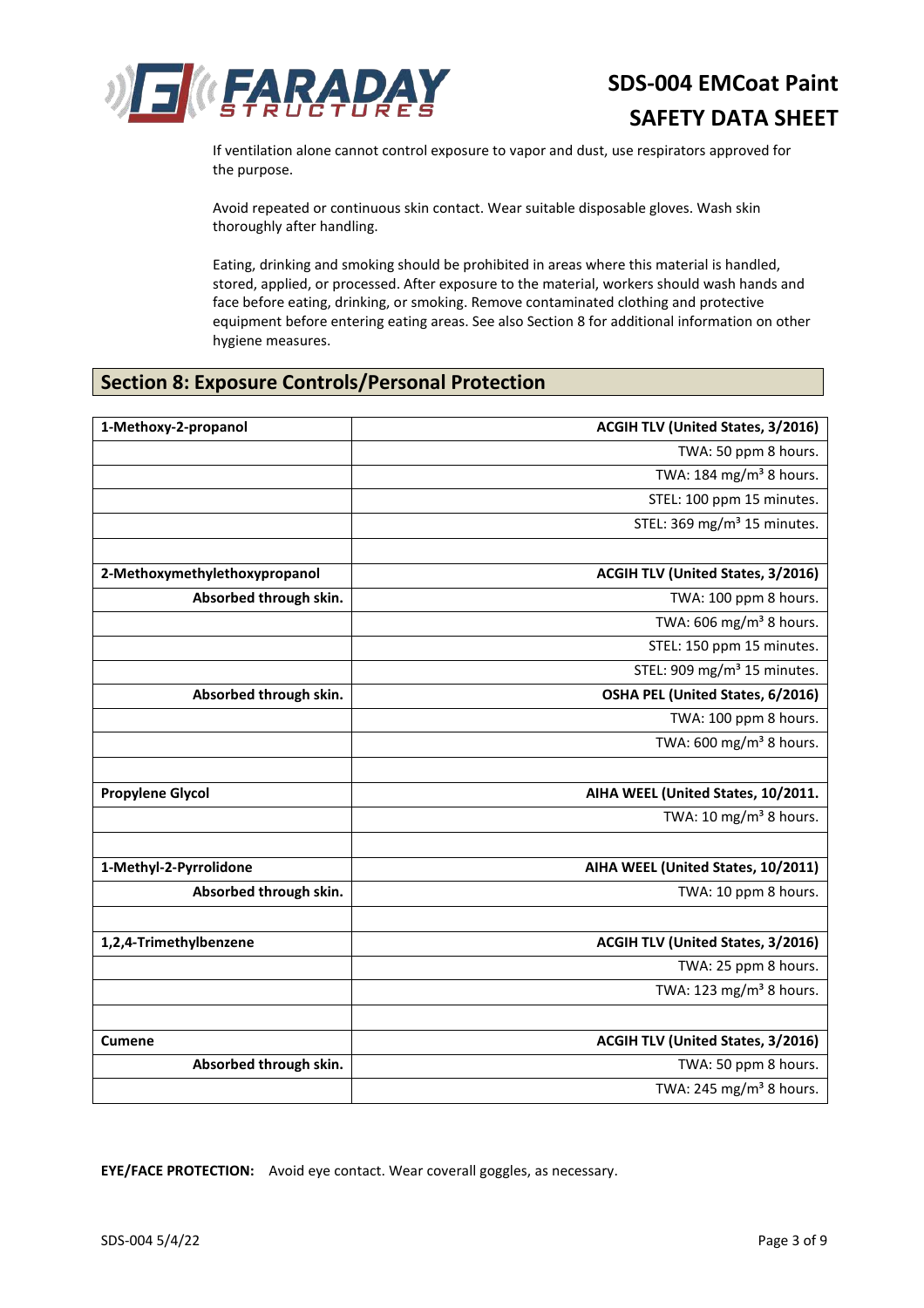

# **SDS-004 EMCoat Paint SAFETY DATA SHEET**

- **SKIN PROTECTION:** Wear chemical resistant, impervious, disposable gloves to protect hands. Wear protective clothing such as a loose fitting long sleeved shirt that covers the arms and neck, long pants, and shoes that cover the entire foot.
- **RESPIRATORY PROTECTION:** Not ordinarily required. If sufficient vapor or fumes are generated during application, use a NIOSH approved organic vapor respirator or a nuisance dust mask.
- **VENTILATION:** Use local exhaust sufficient to control vapor, particulates, or dust, to below acceptable exposure limits. If exhaust ventilation is not available or is inadequate, use a NIOSH approved respirator, as appropriate. Discharge from the ventilation system should comply with applicable air pollution control regulations. Electrical systems, in areas where the product is handled, must be suitable for operation in an environment containing electrically conductive dust, fibers or particulate.
- **GENERAL HYGIENE RECOMMENDATIONS:** Before eating, drinking, smoking, or using toilet facilities, wash face and hands thoroughly with soap and water. Use vacuum equipment to remove dry product, dust, fibers, or particulate from clothing and work areas. Use of compressed air is not recommended.

#### **Section 9: Physical and Chemical Properties**

| Physical state:            | Liquid                                                              |
|----------------------------|---------------------------------------------------------------------|
| Color:                     | Light to medium gray when liquid. Off-white to light gray when dry. |
| Odor:                      | Not available                                                       |
| pH:                        | < 8.5                                                               |
| Viscosity:                 | N/A                                                                 |
| Melting point Ni           | 1453 °C                                                             |
| Melting point of coating:  | n/a                                                                 |
| Boiling point Ni           | 2732 °C                                                             |
| Boiling point of coating   | 100 °C                                                              |
| <b>Flash Point</b>         | Closed cup: >93.3 °C (>199.9 °F)                                    |
| <b>Evaporation Rate:</b>   | $<$ 0.8 (butyl acetate = 1)                                         |
| Flammability:              | n/a                                                                 |
| Auto-ignition temperature: | n/a                                                                 |
| Decomposition temperature: | n/a                                                                 |
| Lower explosive limit:     | $^{\sim}$ 1.1%                                                      |
| Upper explosive limit:     | $^{\sim}$ 14 %                                                      |
| Vapor pressure:            | 2.3 kPa (at 20 °C)                                                  |
| Vapor density:             | $\mathbf{1}$                                                        |
| Relative density:          | n/a                                                                 |
| Solubility                 | n/a                                                                 |
| Partition coefficient:     | n/a                                                                 |
| Viscosity:                 | not determined                                                      |
| Molecular weight:          | not determined                                                      |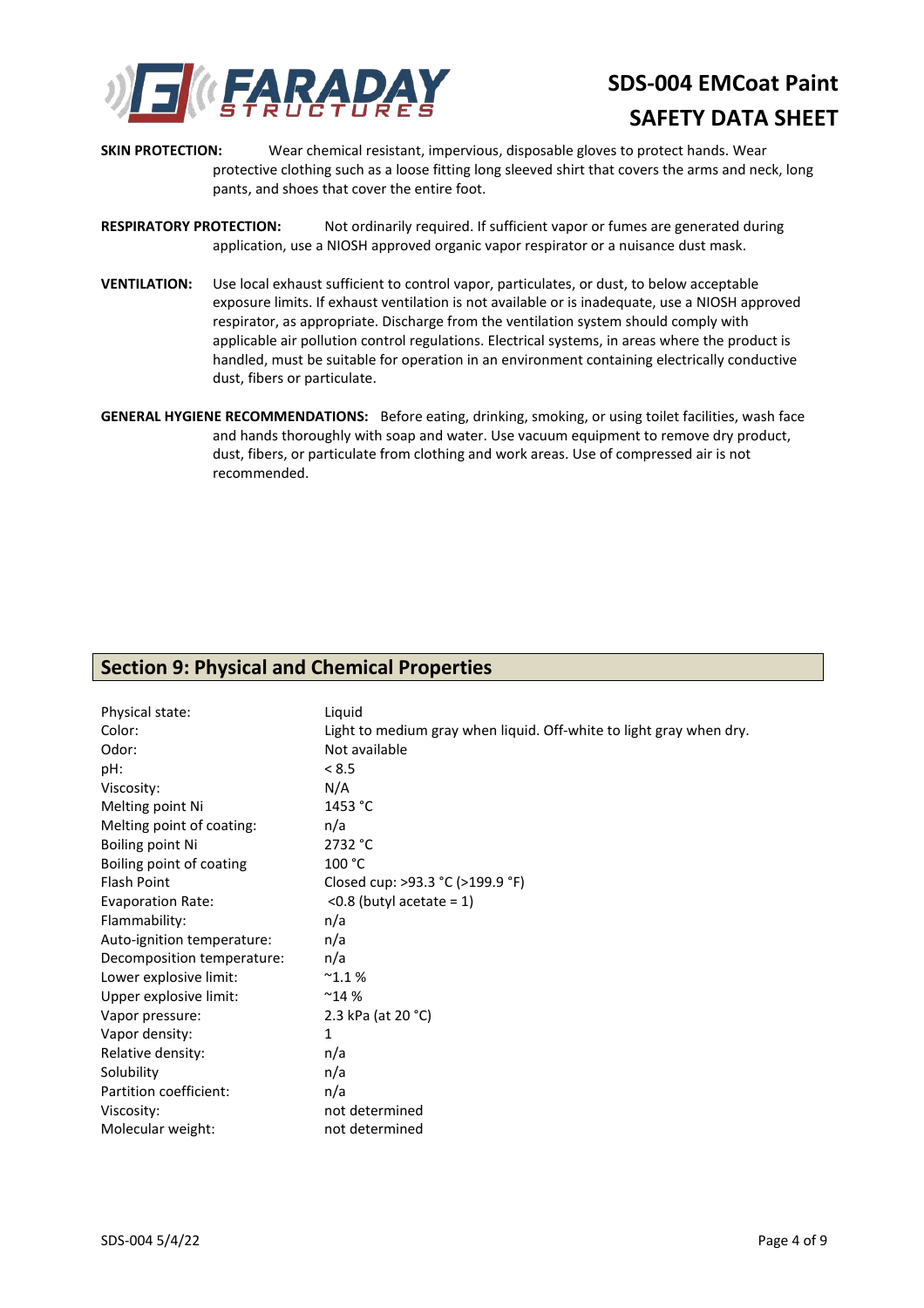

## **Section 10: Stability and Reactivity**

**Reactivity:** This product is stable.

- **Chemical Stability:** This product is stable, however, the nickel present in the formula may react vigorously with acids to liberate hydrogen which can form explosive mixtures with air.
- **Possibility of Hazardous Reactions:** Under normal conditions of storage and use, no hazardous reactions are anticipated.
- **Conditions to Avoid:** Under special conditions the nickel present in this formula can react with carbon monoxide in reducing atmospheres to form nickel carbonyl, Ni(CO)4, a toxic gas. This is a very unlikely possibility.
- **Hazardous Decomposition:** The products of combustion and decomposition depend on other materials present in the fire and the actual conditions of the fire. Burning will produce oxides and other unidentified gases and vapors that may be toxic. Avoid inhalation of decomposition products.

## **Section 11: Toxicological Information**

Nickel LD50 ORAL RAT >9000 mg/kg

Evidence for the association of nickel compound exposures and cancer risk comes mainly from workers in now obsolete nickel refining operations where very high concentrations of airborne nickel, mostly present as oxidic or sub-sulphidic species at up to 100 mg/m<sup>3</sup> or more, were associated with excess nasal and lung cancers. The inhalation of nickel powder has not resulted in an increased incidence of malignant lung tumors in rodents. Repeated intratracheal instillation of nickel powder produced an increased incidence of malignant lung tumors in rats. Repeated intratracheal instillation of nickel powder did not produce an increased incidence of malignant lung tumors in hamsters when administered at the maximum tolerated dose. Single intratracheal instillations of nickel powder in hamsters at doses near the LD50 produced an increased incidence of fibrosarcomas, mesotheliomas and rhabdomyosarcomas. Inhalation of nickel powder at concentrations 15 times the TLV irritated the respiratory tract in rodents.

Animal experiments indicate that soluble nickel ingestion causes adverse effects on fetal development at a threshold oral exposure of 2.2 mg/ Ni/kg/day by pregnant rats. Data are insufficient to determine if this effect occurs in humans and no regulatory agency has classified soluble forms of nickel as reproductive risks for humans. No soluble nickel is found in this product as formulated.

## **Section 12: Ecological Information**

No ecological data has been determined on the total product.

#### **Section 13: Disposal Considerations**

Material for disposal should be placed in appropriate sealed containers to avoid potential human and environmental exposure. It is the responsibility of the generator to comply with all federal, state, and local laws and regulations. We recommend that you contact an appropriate waste disposal contractor and environmental agency for relevant laws and regulations. Under the U.S., Resource Conservation and Recovery Act (RCRA), it is the responsibility of the user of the product to determine at the time of disposal, whether the product meets relevant waste classification and to assure proper disposal.

Nickel-containing waste can be collected to recover nickel values. Should nickel recovery be implemented, follow EPA and local regulations.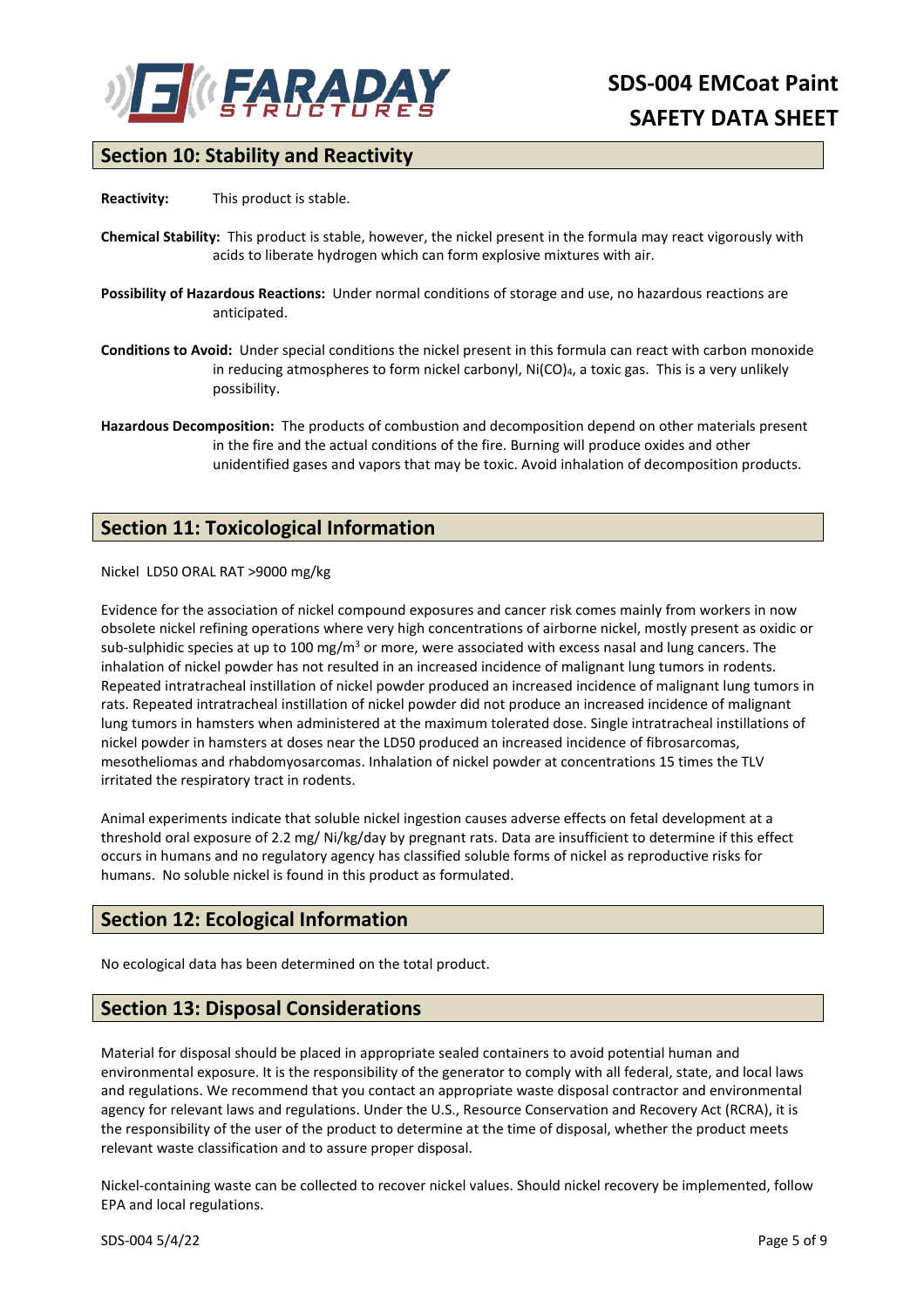

The generation of waste should be minimized or avoided wherever possible.

#### **Section 14: Transport Information**

**International Maritime Dangerous Goods Code**  Not regulated. **International Civil Aviation Organization Technical Instructions for the Carriage of Dangerous Goods by Air**  Not regulated. **U.S. Dept. of Transportation Regulations**  Not regulated. **Canadian Transportation of Dangerous Goods Act**  Not regulated. **European Agreement Concerning the International Carriage of Dangerous Goods by Road**  Not regulated.

#### **Section 15: Regulatory Information**

**TSCA Listed**: Nickel is listed on the TSCA inventory.

**HMIS Ratings**: **Health**: 1 **Flammability**: 1 **Physical**: 0

**SARA Title III:** This product contains metallic nickel which is subject to the reporting requirements of SARA Title III Section 313 of the Emergency Planning and Community Right-to-Know Act of 1986 and of 40 CFR 372:

**California Prop. 65:** This product contains chemicals knows to the state of California to cause cancer and birth defects or other reproductive harm. As indicated in Title 22 of the California Code of Regulations Section 12707(b)(5), for purposes of Proposition 65, nickel and nickel compounds present no significant risk of cancer by the route of ingestion.

Refer to the Composition section (Section 3) of this SDS for appropriate CAS numbers and percent by weight.

#### **Section 16: Other Information**

Explanation and Disclaimer: Wherever such words or phrases as "hazardous," "toxic," "carcinogen," etc. appear herein, they are used as defined or described under state employee right-to-know laws, Federal OSHA laws or the direct sources for these laws such as the International Agency for Research on Cancer (IARC), the National Toxicology Program (NTP), etc. The use of such words or phrases should not be taken to mean that we deem or imply any substance or exposure to be toxic, hazardous or otherwise harmful. Any exposure can only be understood within the entire context of its occurrence, which includes such factors as the substance's characteristics as defined in the SDS, amount and duration of exposures, other chemicals present and preexisting individual differences in response to the exposure.

The data provided in this SDS is based on the information received from our raw material suppliers and other sources believed to be reliable. We are supplying you this data solely in compliance with the Federal OSHA Hazard Communication Standard, 29 CFR 1910.1200 and other Federal and state laws as described in Section 15: Regulatory Information. This SDS and the information in it are not to be used for purposes other than compliance with the Federal OSHA Hazard Communication Standard.

FARADAY STRUCTURES BELIEVES THAT THE INFORMATION IN THIS SAFETY DATA SHEET IS ACCURATE. HOWEVER, CONDUCTIVE COMPOSITES COMPANY DOES NOT IN ANY WAY WARRANT (EXPRESSED OR IMPLIED, INCLUDING ANY IMPLIED WARRANTY FOR MERCHANTABILITY OR FITNESS FOR A PARTICULAR PURPOSE) THE DATA CONTAINED OR THE PRODUCT DESCRIBED IN THIS SDS. LIABILITY, IF ANY, FOR USE OF THIS PRODUCT IS LIMITED TO THE TERMS CONTAINED IN OUR SALE TERMS AND CONDITIONS. ADDITIONALLY, WE DO NOT WARRANT THAT THE PRODUCT WILL NOT INFRINGE ANY PATENT OR OTHER PROPRIETARY OR PROPERTY RIGHTS OF OTHERS.